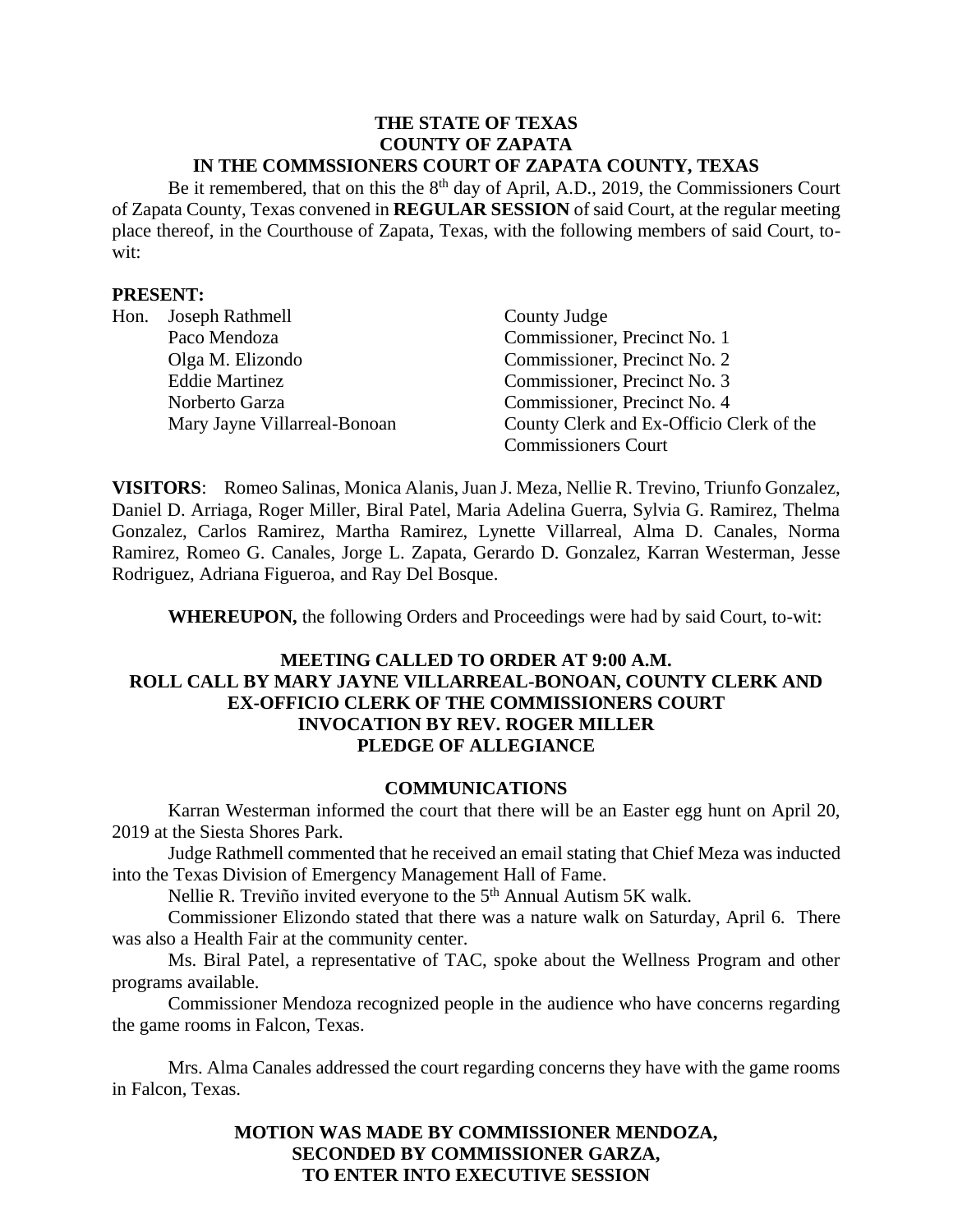# **MOTION WAS MADE BY COMMISSIONER GARZA, SECONDED BY COMMISSIONER MARTINEZ, TO RETURN TO REGULAR SESSION**

## **ORDER AUTHORIZING SAID FIGUEROA TO AMEND ARM ORDINANCE TO ADDRESS CONCERNS OF FALCON, TEXAS RESIDENTS**

Motion was made by Commissioner Mendoza, seconded by Commissioner Garza, to authorize Said Figueroa to amend the Amusement Redemption Machine (ARM) Ordinance to address concerns of Falcon, Texas residents as requested by Hon. Paco Mendoza, Commissioner Pct. 1.

*Closed Session/Executive Session is requested pursuant to Texas Government Code Title 4 Subchapter D, Section 551.071(A)(B), Consultation with Attorney.*

The above motion, being put to a vote, was approved by the affirmative vote of all members of the Court.

## **ORDER APPROVING INVOICES**

Motion was made by Commissioner Garza, seconded by Commissioner Martinez, to approve invoices, including invoices payable to Genaro Quiroz in the amount of \$350 and invoice payable to Juan Luna in the amount of \$580, as presented by Triunfo Gonzalez.

The above motion, being put to a vote, was approved by the affirmative vote of all members of the Court.

### **ORDER APPROVING TREASURER'S REPORT**

Motion was made by Commissioner Mendoza, seconded by Commissioner Garza, to approve Treasurer's Report as requested by Hon. Romeo Salinas, County Treasurer.

The above motion, being put to a vote, was approved by the affirmative vote of all members of the Court.

### **ORDER APPROVING CHECKS ISSUED**

Motion was made by Commissioner Martinez, seconded by Commissioner Garza, to approve checks issued as requested by Hon. Romeo Salinas, County Treasurer.

The above motion, being put to a vote, was approved by the affirmative vote of all members of the Court.

### **TAX / ASSESSOR COLLECTOR'S REPORT**

Tax Assessor/Collector's office reported Hotel-Motel tax collections in the amount of \$11,979.06 for year-to-date collections in an amount of \$61,964.40 and tax collections at a yearto-date rate of 83.6% and total collections in the amount of \$5,589.003.85.

### **UPDATE BY UNITED STATES DEPARTMENT OF AGRICULTURE ON STATUS OF MEXICAN FRUIT FLY QUARANTINE**

Jerry Gonzalez of United States Department of Agriculture gave a status update on the Mexican Fruit Fly Quarantine. He reported that fruit flies and larvae have been detected and asked the public to pick up fruit that will not be eaten and double bag it for disposal. Both Zapata and Webb County are under quarantine.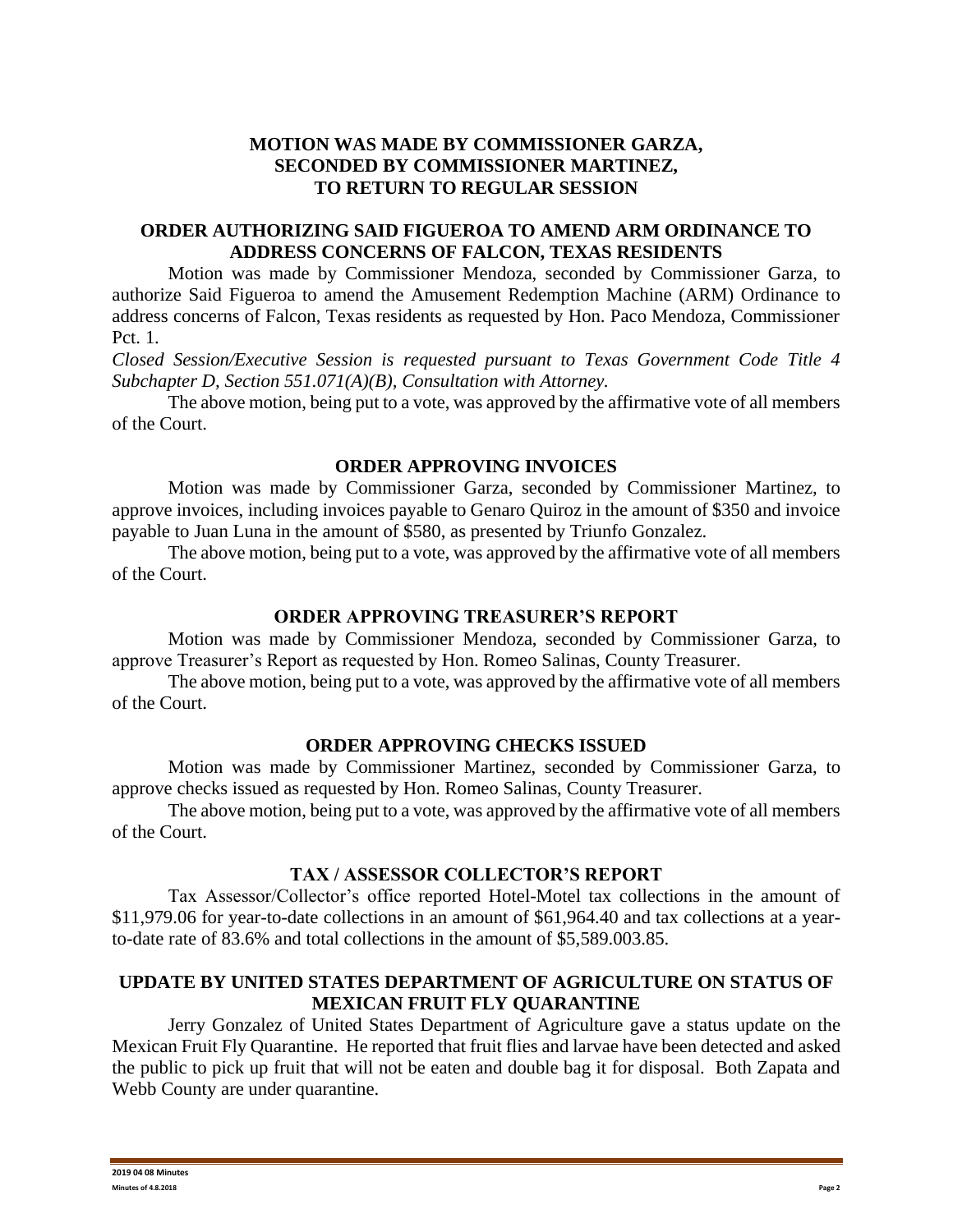### **NO ACTION WAS TAKEN BY THE COURT ON THE FOLLOWING ITEM**

To approve payment of \$1,800.00 to Abelardo Mendoza for work done at the Zapata County Shop as requested by Hon. Joe Rathmell, County Judge.

### **ORDER APPROVING THE AMOUNT OF \$100,000.00 IN CERTIFICATE OF OBLIGATION**

Motion was made by Commissioner Martinez, seconded by Commissioner Garza, to approve to include the amount of \$100,000.00 in the Certificate of Obligation for the replacement of pumps for 10 lift stations as requested by Hon. Joe Rathmell, County Judge.

The above motion, being put to a vote, was approved by the affirmative vote of all members of the Court.

## **ORDER APPROVING TRANSFER OF \$45,000 FROM ROYALTY FUND BALANCE TO COUNTY PROPERTY AND REPAIRS**

Motion was made by Commissioner Mendoza, seconded by Commissioner Garza, to approve to transfer \$45,000 from the Royalty Fund balance to County Property & Repairs 10-409- 465 as requested by Hon. Joe Rathmell, County Judge.

The above motion, being put to a vote, was approved by the affirmative vote of all members of the Court.

### **ORDER APPROVING PURCHASE OF WALK BEHIND TRENCHER**

Motion was made by Commissioner Garza, seconded by Commissioner Martinez, to approve purchase of walk behind trencher for the purchase price of \$13,150.00 as requested by Hon. Paco Mendoza, Commissioner Pct. 1.

The above motion, being put to a vote, was approved by the affirmative vote of all members of the Court.

### **ORDER APPROVING FINANCIAL SOFTWARE PROPOSAL FROM STW, INC. INCLUDING UTILITY MANAGEMENT APPLICATION SUBJECT TO REVIEW BY COUNTY ATTORNEY**

Motion was made by Commissioner Mendoza, seconded by Commissioner Martinez, to approve the Financial Software proposal from STW, Inc., including Utility Management Application. Five yearly payments of \$30,177 at 0% interest rate for full conversion, implementation and training. Year 6 and beyond will be at the annual cost of \$16,942 (\$1,411.83 monthly) as requested by Hon. Romeo Salinas, County Treasurer.

The above motion, being put to a vote, was approved by the affirmative vote of all members of the Court.

### **ORDER TO TABLE REQUEST BY GUILLERMO SAENZ REGARDING ESTABLISHMENT OF FEE SCHEDULE TO COVER NUISANCE CITATION FEES ISSUED BY ENVIRONMENTAL DIRECTOR**

Motion was made by Commissioner Garza, seconded by Commissioner Mendoza, to table request by Guillermo Saenz, Environmental Director, regarding establishment of a fee schedule to cover nuisance citation fees issued by the Environmental Director Guillermo Saenz.

The above motion, being put to a vote, was approved by the affirmative vote of all members of the Court.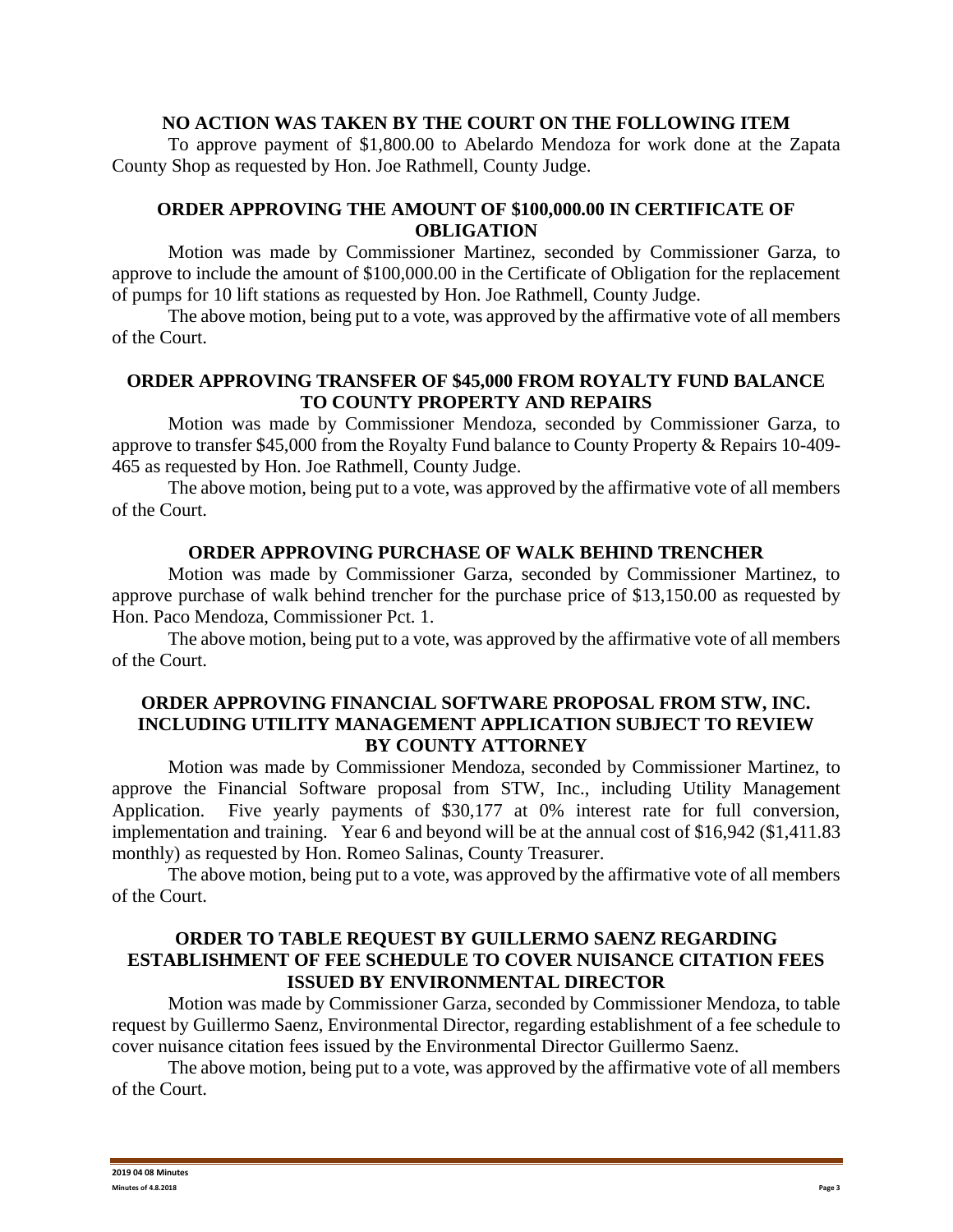## **ORDER APPROVING INVOICES AND REVIEW STATUS FOR ZAPATA COUNTY WASTEWATER TREATMENT PLANT PROJECT**

Motion was made by Commissioner Mendoza, seconded by Commissioner Garza, to approve invoice in the amount of \$8,068.71 payable to ACP Construction and invoice in the amount of \$14,079.76 payable to Premier Engineering for the Zapata County Wastewater Treatment Plant Project as requested by Manuel Gonzalez, Premier Engineering. Project is 99% complete and is only pending training, electrical testing, misc. concrete, fencing and vegetation.

The above motion, being put to a vote, was approved by the affirmative vote of all members of the Court.

### **ORDER APPROVING PLAT OF TRACT 20B RANCHITOS SAN JOSE SUBDIVISION**

Motion was made by Commissioner Mendoza, seconded by Commissioner Garza, to approve Plat of Tract 20B Ranchitos San Jose Subdivision as requested by Manuel Gonzalez, Premier Engineering.

The above motion, being put to a vote, was approved by the affirmative vote of all members of the Court.

# **ORDER TO TABLE REQUEST BY MANUEL GONZALEZ OF PREMIER ENGINEERING REGARDING CONSIDERATION OF STORM DRAINAGE IMPROVEMENTS FOR INTERSECTION OF 4TH AND RAMIRENO**

Motion was made by Commissioner Mendoza, seconded by Commissioner Garza, to table request by Manuel Gonzalez of Premier Engineering regarding consideration of storm drainage improvements for intersection of 4<sup>th</sup> and Ramireño as requested by Manuel Gonzalez, Premier Engineering. Discussion: Estimate for supplies is \$10,550.

The above motion, being put to a vote, was approved by the affirmative vote of all members of the Court.

## **ORDER TO TABLE REQUEST BY MANUEL GONZALEZ OF PREMIER ENGINEERING REGARDING CONSIDERATION OF WATERLINE EXTENSION TO TxDOT ROADSIDE PARK NORTH OF SAN YGNACIO**

Motion was made by Commissioner Martinez, seconded by Commissioner Garza, to table request by Manuel Gonzalez of Premier Engineering regarding consideration of waterline extension to TxDOT roadside park North of San Ygnacio as requested by Manuel Gonzalez, Premier Engineering.

The above motion, being put to a vote, was approved by the affirmative vote of all members of the Court.

### **ORDER APPROVING INSTALLATION OF STREET LIGHT AND STREET HUMPS**

Motion was made by Commissioner Garza, seconded by Commissioner Martinez, to approve installation of a street light at the following location:

a. 204 Lopeño Third Street, Lopeño townsite (Sanchez) Block 7, Lot 6-7 as requested by Hon. Paco Mendoza, Commissioner Pct. 1.

The above motion, being put to a vote, was approved by the affirmative vote of all members of the Court.

Motion was made by Commissioner Garza, seconded by Commissioner Martinez, to approve installation of a speed hump at the following location:

a. Guerrero Street by Juarez Ave. and Ocampo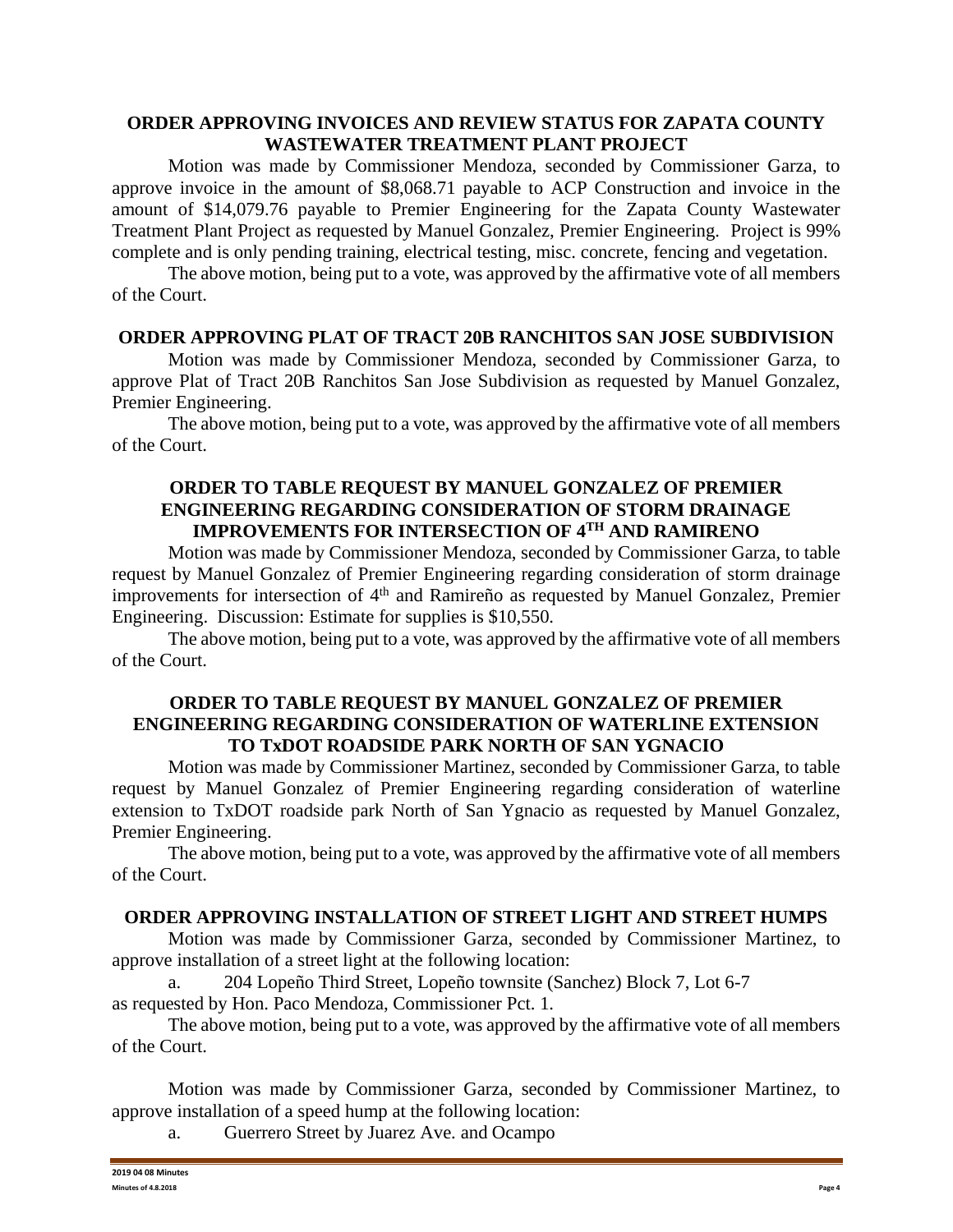as requested by Hon. Olga M. Elizondo, Commissioner Pct. 2.

The above motion, being put to a vote, was approved by the affirmative vote of all members of the Court.

Motion was made by Commissioner Garza, seconded by Commissioner Martinez, to approve installation of a street light at the following location:

a. 4466 N U.S. Hwy 83, San Ygnacio, TX

as requested by Hon. Olga M. Elizondo, Commissioner Pct. 2.

The above motion, being put to a vote, was approved by the affirmative vote of all members of the Court.

# **ORDER APPROVING LINE ITEM TRANSFERS**

Motion was made by Commissioner Garza, seconded by Commissioner Martinez, to approve the following line item transfer to meet departmental needs:

|             | <b>DEPARTMENT</b>     | <b>LINE ITEM</b> | <b>FUND</b>            | <b>AMOUNT</b> |
|-------------|-----------------------|------------------|------------------------|---------------|
| <b>FROM</b> | County Judge's Office | 10-400-310       | <b>Office Supplies</b> | \$400.00      |
| $\bf T0$    | County Judge's Office | 10-400-330       | Fuel/Maintenance       | \$400.00      |
|             |                       |                  |                        |               |

as requested by Roxanna Elizondo, County Judge's Office.

The above motion, being put to a vote, was approved by the affirmative vote of all members of the Court.

Motion was made by Commissioner Garza, seconded by Commissioner Martinez, to approve the following line item transfers to meet departmental needs:

|             | <b>DEPARTMENT</b>       | <b>LINE ITEM</b> | <b>FUND</b>                 | <b>AMOUNT</b> |
|-------------|-------------------------|------------------|-----------------------------|---------------|
| <b>FROM</b> | Texas A&M AgriLife Ext. | $10-665-312$     | Communications & Programs   | \$750.00      |
| <b>TO</b>   | Texas A&M AgriLife Ext. | 10-665-427       | Workshops & Travel Expenses | \$750.00      |
| <b>FROM</b> | Texas A&M AgriLife Ext. | $10-665-310$     | <b>Office Supplies</b>      | \$750.00      |
| <b>TO</b>   | Texas A&M AgriLife Ext. | 10-665-427       | Workshops & Travel Expenses | \$750.00      |

as requested by Jesus F. Rodriguez, Extension Agent.

The above motion, being put to a vote, was approved by the affirmative vote of all members of the Court.

## **ORDER APPROVING RESOLUTION SUPPORTING SB1496 CALLING FOR CREATION AND FUNDING OF A PILOT STUDY CONDUCTED BY TEXAS WATER DEVELOPMENT BOARD AND PROVIDING FOR HYDROLOGIC AND WATER QUALITY MONITORING CHARACTERIZATION AND MODELING OF RIO GRANDE WATERSHED IN WEBB AND ZAPATA COUNTY**

Motion was made by Commissioner Garza, seconded by Commissioner Mendoza, to approve a resolution supporting SB1496 calling for the creation and funding of a pilot study conducted by the Texas Water Development Board and providing for hydrologic and water quality monitoring characterization and modeling of the Rio Grande watershed in Webb and Zapata County as requested by Hon. Joe Rathmell, County Judge.

The above motion, being put to a vote, was approved by the affirmative vote of all members of the Court.